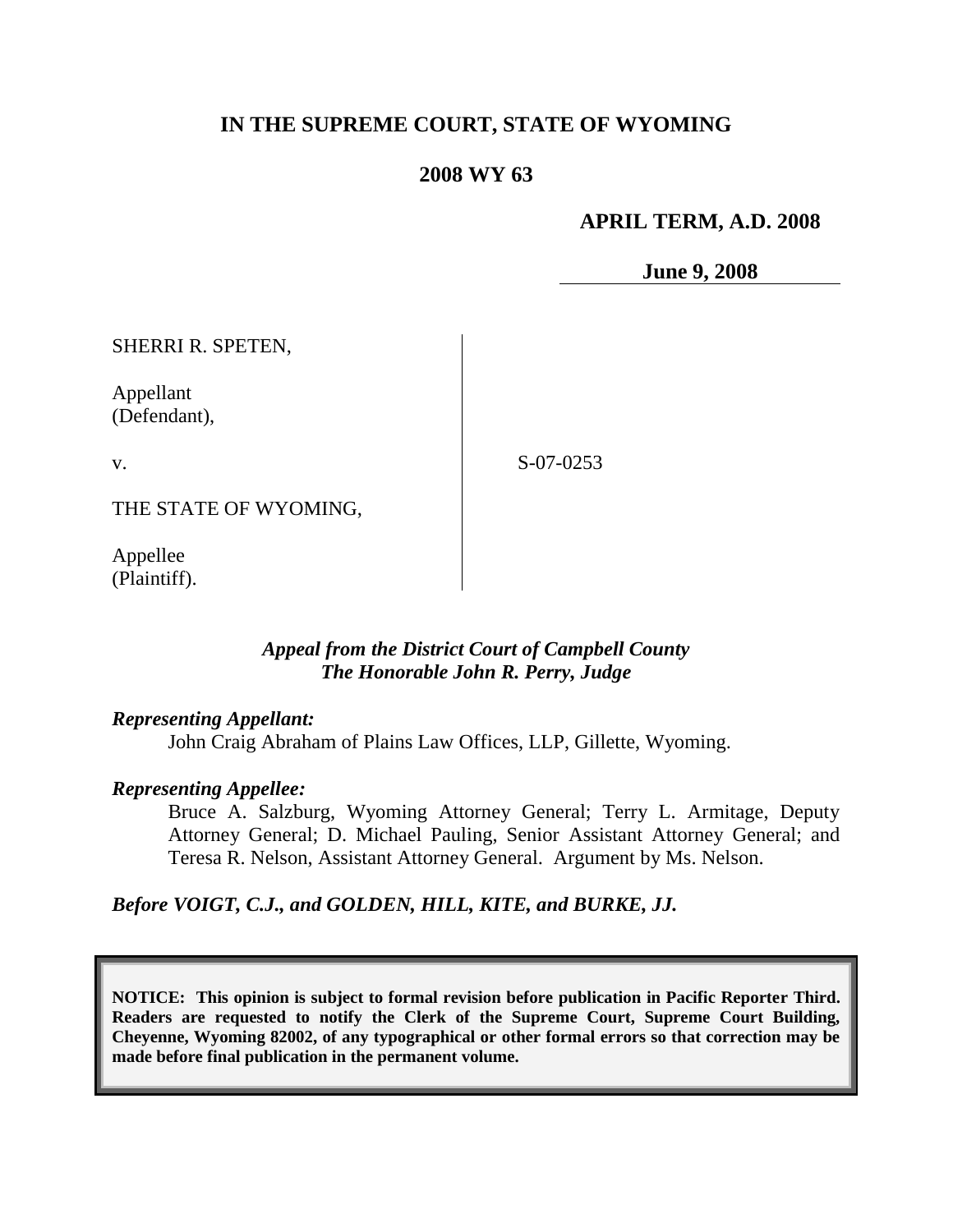### **VOIGT, Chief Justice.**

[¶1] This is an appeal from the district court"s denial of a motion to suppress as evidence methamphetamine discovered during a warrantless search of the appellant"s purse. The appellant entered a conditional plea of *nolo contendere* to possession of methamphetamine with the intent to deliver, in violation of Wyo. Stat. Ann. § 35-7- 1031(a)(i) (LexisNexis 2007), reserving her right to appeal that denial. *See* W.R.Cr.P.  $11(a)(2)$ . We conclude that the search of the appellant's purse violated neither the Fourth Amendment to the United States Constitution nor Article 1, Section 4 of the Wyoming Constitution. Therefore, we affirm.

### **ISSUE**

[¶2] Whether the district court abused its discretion in denying the appellant"s motion to suppress?

### **STANDARD OF REVIEW**

[¶3] A succinct statement of our standard for reviewing the denial of a motion to suppress evidence is found in *Flood v. State*, 2007 WY 167, ¶ 10, 169 P.3d 538, 542 (Wyo. 2007) (quoting *O'Boyle v. State*, 2005 WY 83, ¶ 18, 117 P.3d 401, 407 (Wyo. 2005)):

> Factual findings made by a trial court considering a motion to suppress will not be disturbed unless the findings are clearly erroneous. *Meek v. State*, 2002 WY 1, ¶ 8, 37 P.3d 1279, ¶ 8 (Wyo. 2002). Because the trial court has the opportunity to hear the evidence, assess witness credibility, and draw the necessary inferences, deductions, and conclusions, we view the evidence in the light most favorable to the trial court"s determination. *Id*. Whether an unreasonable search or seizure occurred in violation of constitutional rights presents a question of law and is reviewed *de novo*. *Vasquez v. State*, 990 P.2d 476, 480 (Wyo. 1999).

[¶4] The issue of the constitutionality of a search often focuses upon the question of whether or not the officer had probable cause to search, or the question of whether the officer had reasonable suspicion to initiate an investigative detention. These questions are resolved by resort to an objective test, taking into account the totality of the circumstances, rather than by analyzing the subjective thought process of the officer. *Fertig v. State*, 2006 WY 148, ¶ 25, 146 P.3d 492, 500 (Wyo. 2006) (probable cause); *Meadows v. State*, 2003 WY 37, ¶ 17, 65 P.3d 33, 37 (Wyo. 2003) (investigative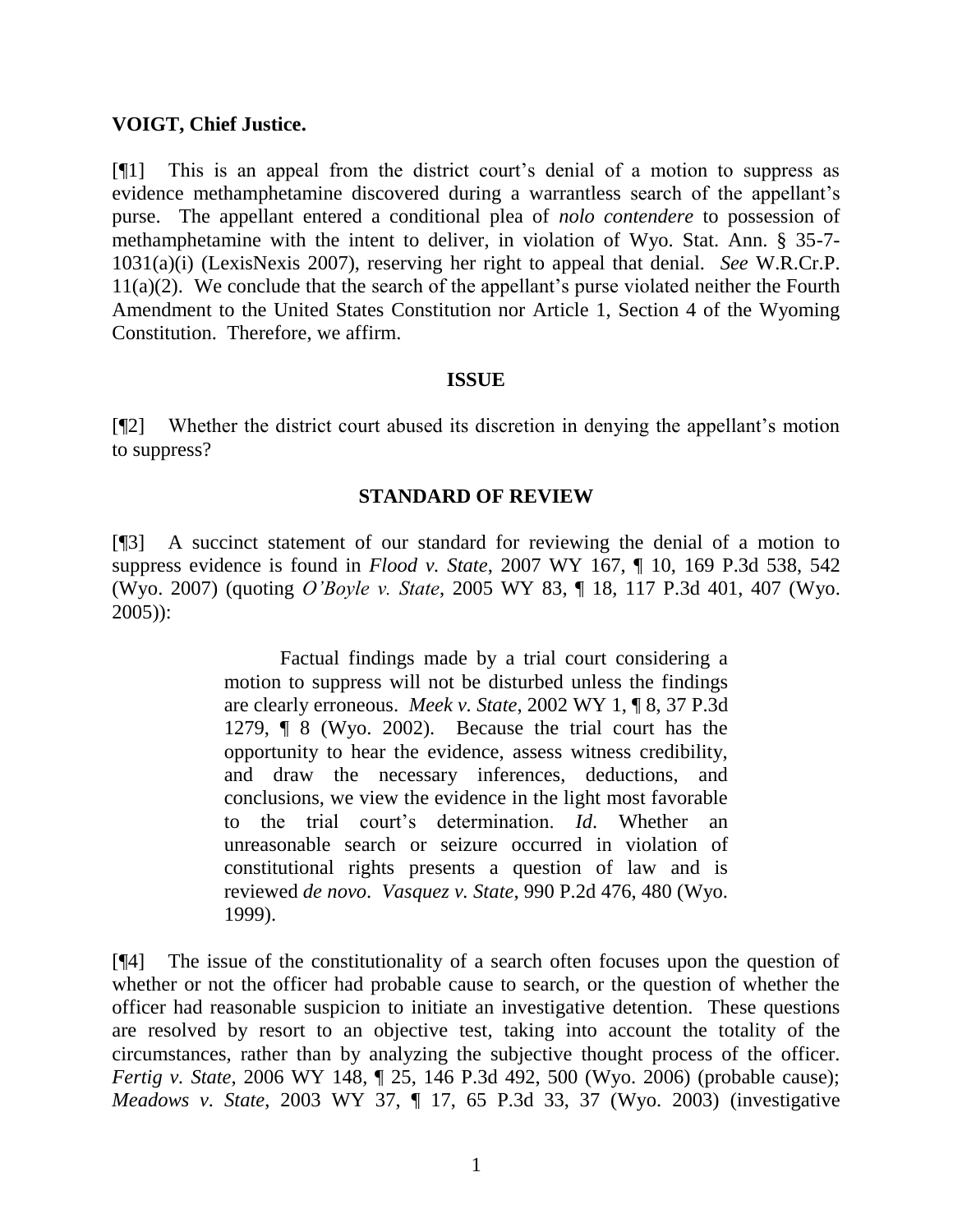detention).<sup>1</sup> Probable cause to search exists "where the known facts and circumstances" are sufficient to warrant a man of reasonable prudence in the belief that contraband or evidence of a crime will be found[.]" *Damato v. State*, 2003 WY 13, ¶ 17, 64 P.3d 700, 707 (Wyo. 2003) (quoting *Ornelas v. United States*, 517 U.S. 690, 695-96, 116 S.Ct. 1657, 1661, 134 L.Ed.2d 911 (1996)). By contrast, reasonable suspicion is simply ""a particularized and objective basis" for suspecting the particular person stopped of criminal activity." *Id.* (quoting *United States v. Cortez*, 449 U.S. 411, 417-18, 101 S.Ct. 690, 695, 66 L.Ed.2d 621 (1981)). Finally, while the test is objective, the officer"s training, experience, and expertise are to be considered as part of the "totality of the circumstances." *McKenney v. State*, 2007 WY 129, ¶ 11, 165 P.3d 96, 98-99 (Wyo. 2007); *Rohda v. State*, 2006 WY 120, ¶ 24, 142 P.3d 1155, 1167 (Wyo. 2006); *Vassar v. State*, 2004 WY 125, ¶ 18 n.7, 99 P.3d 987, 994 n.7 (Wyo. 2004).

# **FACTS**

[¶5] The motion to suppress was heard on May 4, 2007. The only person to testify was Sheriff"s Deputy Tony Seeman, a fourteen-year veteran of the Campbell County Sheriff"s Office, with over four years served as a plain-clothed narcotics officer. Before we discuss the district court's findings of fact, we will summarize the key facts of this case, drawn from Deputy Seeman"s testimony.

[¶6] During the evening of September 23, 2006, Deputy Seeman received a telephone call from his partner, asking him to go to the sheriff"s department to assist with the execution of an arrest warrant and a search warrant. Upon arrival at the department, Deputy Seeman learned that the warrants were being requested because a woman who we will identify as J.K. had been hospitalized after receiving an injection of methamphetamine from Dickie Fay Sandy. Deputy Seeman was familiar with both J.K. and Sandy, having previously learned from J.K. that Sandy distributed methamphetamine from his automotive shop, where he sometimes hid drugs in engine blocks. Deputy Seeman further learned from other deputies that the current situation had arisen when J.K. became seriously ill after receiving the methamphetamine injection from Sandy, was later found unconscious at her residence, and had been taken by city police officers to the hospital.

[¶7] Deputy Seeman was ordered to go to the location of Sandy"s shop for surveillance purposes until the warrants could be obtained. Upon arrival at the shop, Deputy Seeman observed a vehicle he knew to be driven by Sandy, and he saw that the shop lights were lit. When Deputy Seeman notified the other officers that he believed Sandy was present, he was told to maintain surveillance pending completion of the warrants, but to effectuate a "probable cause arrest" if Sandy began to leave.

<sup>&</sup>lt;sup>1</sup> Probable cause for an arrest is also reviewed under an objective standard. *Goettl v. State*, 842 P.2d 549, 552 (Wyo. 1992).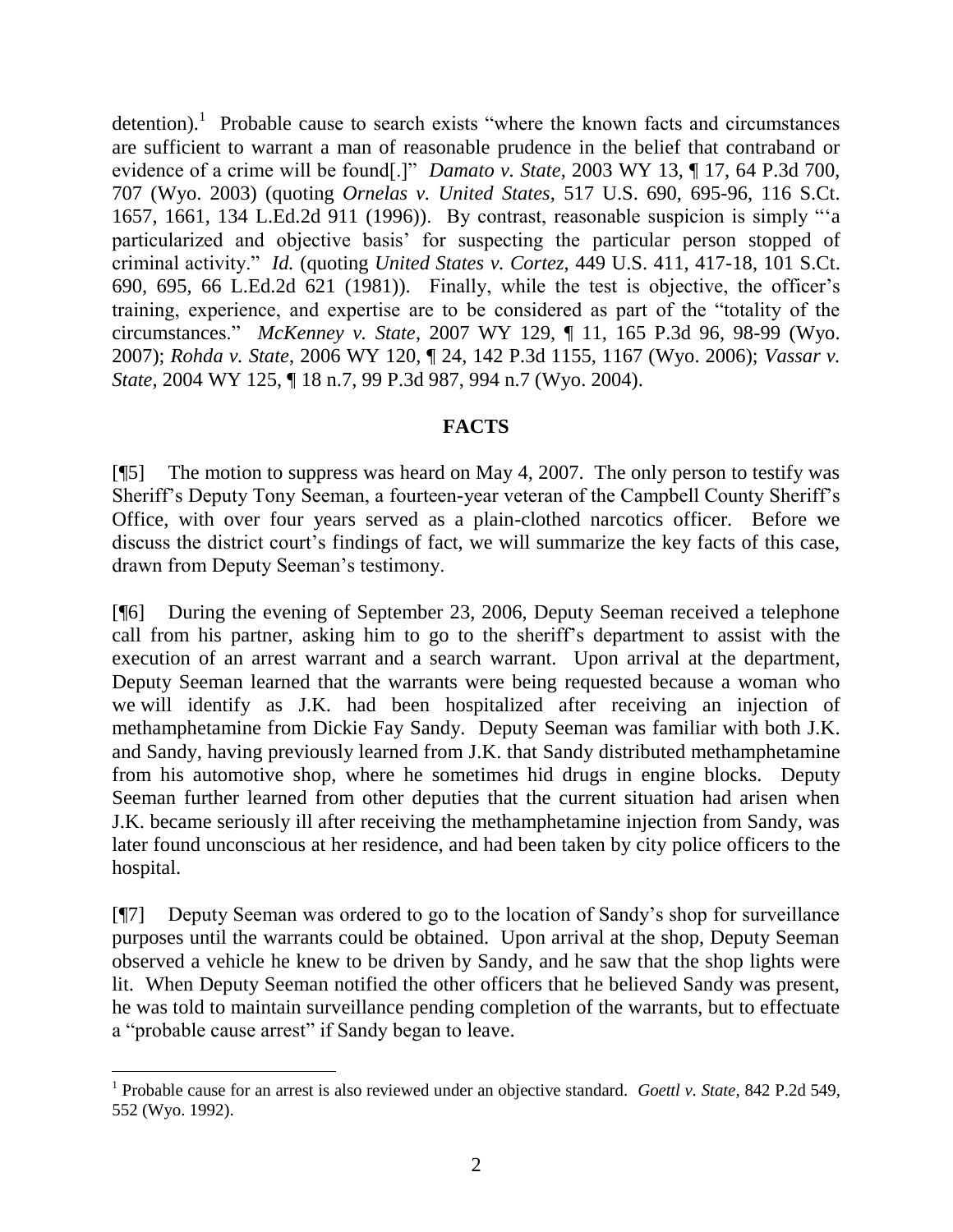[¶8] Deputy Seeman began surveillance at about 8:50 p.m. Nothing occurred until about 9:22 p.m., when a man and a woman left the shop and walked toward Sandy"s vehicle. Deputy Seeman watched the man appear to wipe off the vehicle"s tires, while the woman paced back and forth.<sup>2</sup> Deputy Seeman recognized the man as Sandy, but did not recognize the woman. As Sandy walked around his vehicle, he came to a spot where he had a direct view of where Deputy Seeman was sitting. Fearful that Sandy would see him and would attempt to leave or go back into the building, Deputy Seeman called a nearby backup officer, and the two of them proceeded to arrest Sandy.

[¶9] The two deputies rapidly approached Sandy and the woman and, at gunpoint, ordered Sandy to the ground, at the same time ordering the woman to put her hands in the air and not to move. Deputy Seeman testified that it is standard operating procedure to make felony drug arrests at gunpoint because it is common for drug dealers to carry weapons. After Sandy was handcuffed and placed in the backup officer's patrol car for transport to the detention center, Deputy Seeman returned to where the woman was standing and began to question her as to her reason for being there. The woman, later to become the appellant herein, identified herself by name, but indicated that she did not know where her "I.D." was.<sup>3</sup> This caused Deputy Seeman some concern because he did not know exactly with whom he was dealing. In response to the deputy"s question as to her purpose there, the appellant said that she had just arrived and that she was looking for a vehicle to buy. Deputy Seeman then noted that the appellant"s vehicle, which he had not noticed earlier, was not parked in front of the shop, but was parked in a line of cars that "appeared to either be abandoned or for sale or just kind of parked off to the side."

[¶10] Deputy Seeman told the appellant that he had been there for some time, that he knew she had not just arrived, and that he had not seen her look at any of the vehicles. He then suggested to her that most women carry their I.D. in their purse, and asked her if she would like to look in her purse for her  $I.D.<sup>4</sup>$ . The appellant declined to look in her purse, but suggested that the backup officer could search her vehicle to see if her I.D. was there.

[¶11] Deputy Seeman continued to question the appellant, during which time she appeared nervous and fidgety, was pacing, and was "quite animated and upset that the police had come to make this arrest on Mr. Sandy . . ." Deputy Seeman concluded that her actions resembled those of someone "who could possibly be under the influence of

 $2<sup>2</sup>$  In commenting upon the woman's pacing, Deputy Seeman testified that "it was kind of brisk that night."

<sup>&</sup>lt;sup>3</sup> The record is not clear, but we assume that "I.D." means driver's license.

<sup>&</sup>lt;sup>4</sup> The record reflects that the appellant's purse was on the ground next to her, but does not clarify how or when it got there. The most logical inference from the known facts is that she placed or dropped it there upon raising her hands in the air when Sandy was arrested. Nothing in the record suggests that she actually physically possessed the purse at any time throughout her questioning by Deputy Seeman.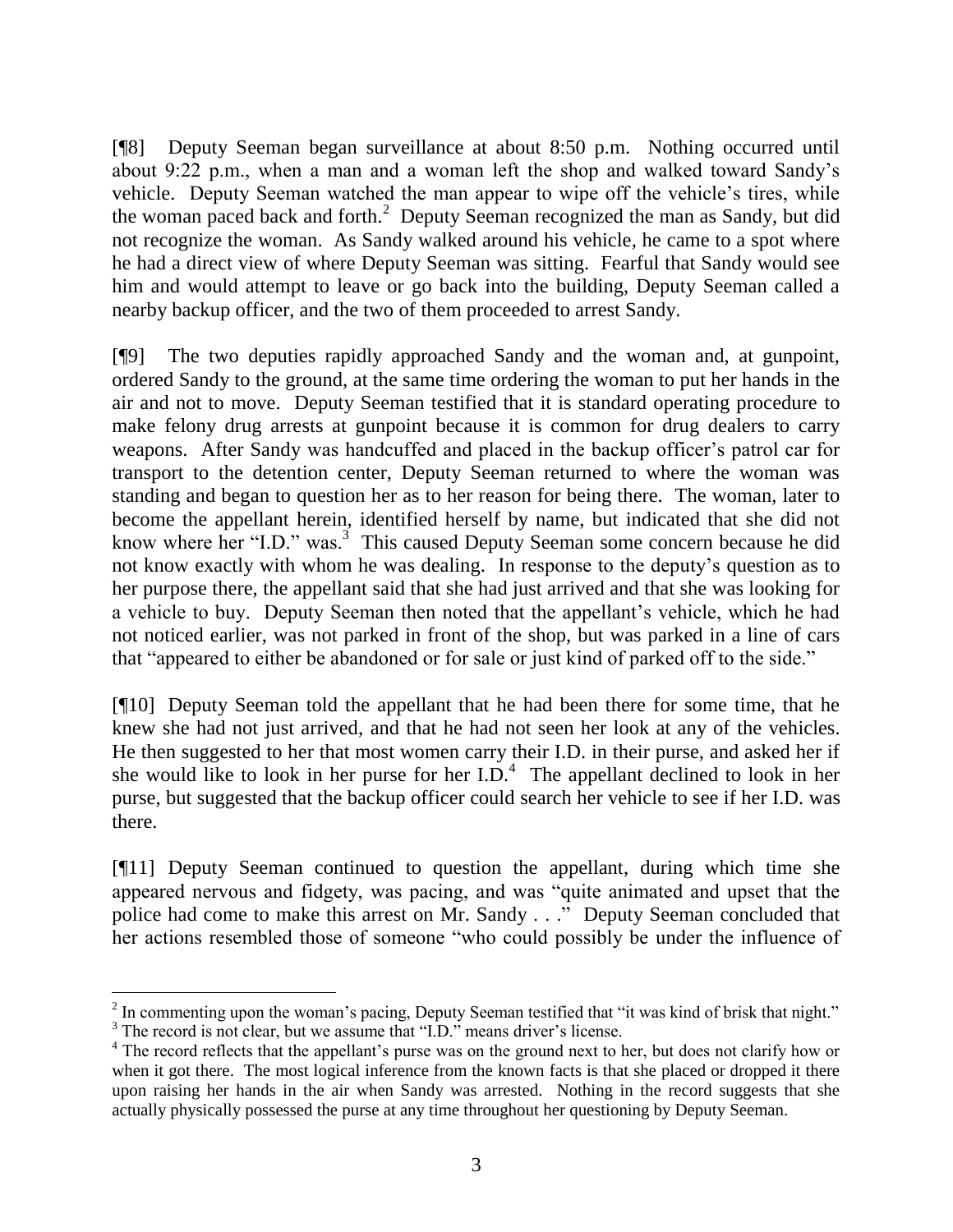methamphetamine." When asked about methamphetamine use, the appellant admitted that she used it occasionally, and that she had smoked methamphetamine the previous day.

[¶12] During this interview, Deputy Seeman received a telephone call from Chris McDonald, an agent with the Wyoming Division of Criminal Investigation. McDonald told Seeman that the appellant was a known methamphetamine dealer, according to several "street level targets" who had named her as their source. By that juncture, Deputy Seeman"s "overall sense of what"s going on" was that the appellant was at the shop to get methamphetamine from Sandy and that she probably had already done so.

[¶13] What happened next is the focus of this appeal, and it is best described by Deputy Seeman"s testimony:

Q What happened then?

A Detective Brent Wasson arrived on the scene. The search warrants and arrest warrants had just been in transit to the County Attorney's Office, to the  $-$  to the Judge's house, I believe. They were just being finalized, at least they were almost completed. Miss Speten stated that she wanted to leave, and before she left I took her purse, placed it on the back of my car and opened it to give it back to her, or to make sure that it was safe; that it was still in the immediate area. When I opened the purse, I immediately saw a glass methamphetamine pipe on top.

. . . .

Q What were your concerns and reasons for opening the purse?

A My concern was that I still had not properly identified Miss Speten, that she could have some type of weapon in the purse and still in the immediate area; that there was possibly narcotics that I believed could be dangerous narcotics that could be released into our community that I did not want to leave that scene.

Q And in addition to the pipe, did you find other items in the purse?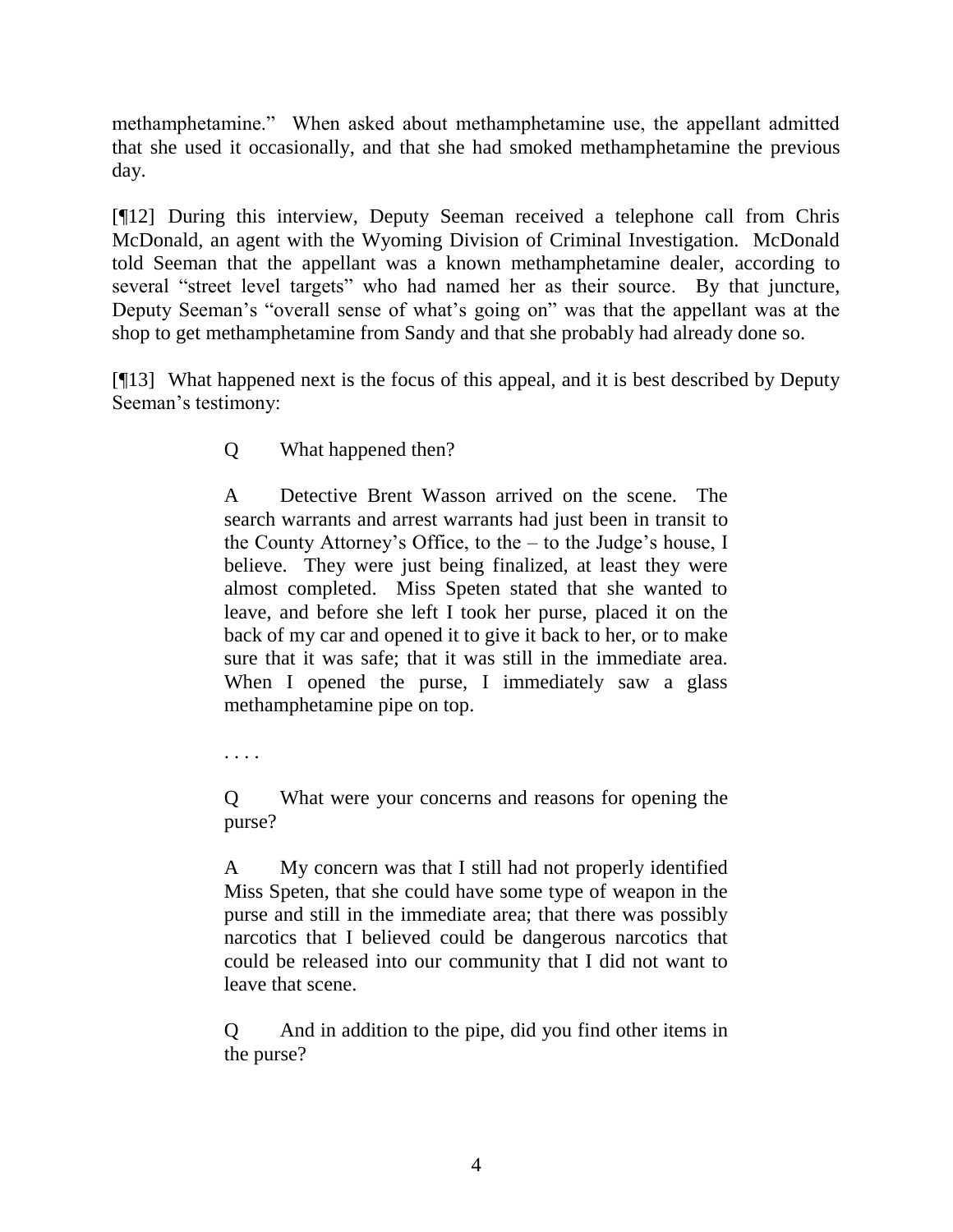A Yes, there was [sic] some bags. I believe it was six, and I"ll have to look.

Yeah, it was six separate small Ziplock bags, each containing approximately .8 grams of methamphetamine that was tested later.

[¶14] The district court ruled from the bench in denying the motion to suppress. An Order Denying Defendant"s Motion to Suppress was later entered, but rather than enumerating specific findings of fact, the Order simply incorporated by reference the court's oral pronouncements at the time the motion was denied. Consequently, we will identify the district court's apparent findings of fact by perusing the transcript from that hearing. Those apparent findings of fact are as follows:

1. The underlying situation, that being the arrest of a drug dealer, created a high degree of danger.

2. The incident occurred at night, in a commercial area.

3. The degree of danger was heightened by the fact that the arrest occurred at gunpoint.

4. The appellant lied to Deputy Seeman.

5. The appellant parked her vehicle in an odd location.

6. The fact that the appellant placed her purse on the ground heightened the curious nature of the encounter.

7. The appellant told Deputy Seeman that she was a methamphetamine user and had used the drug the previous day.

8. The appellant intended to leave and to take her purse with her.

9. The officers believed they were dealing with a contaminated drug supply.

[¶15] Based upon these findings of fact, the district court reached three conclusions of law:

1. Under the totality of the circumstances, Deputy Seeman had probable cause to arrest the appellant before he seized and searched her purse.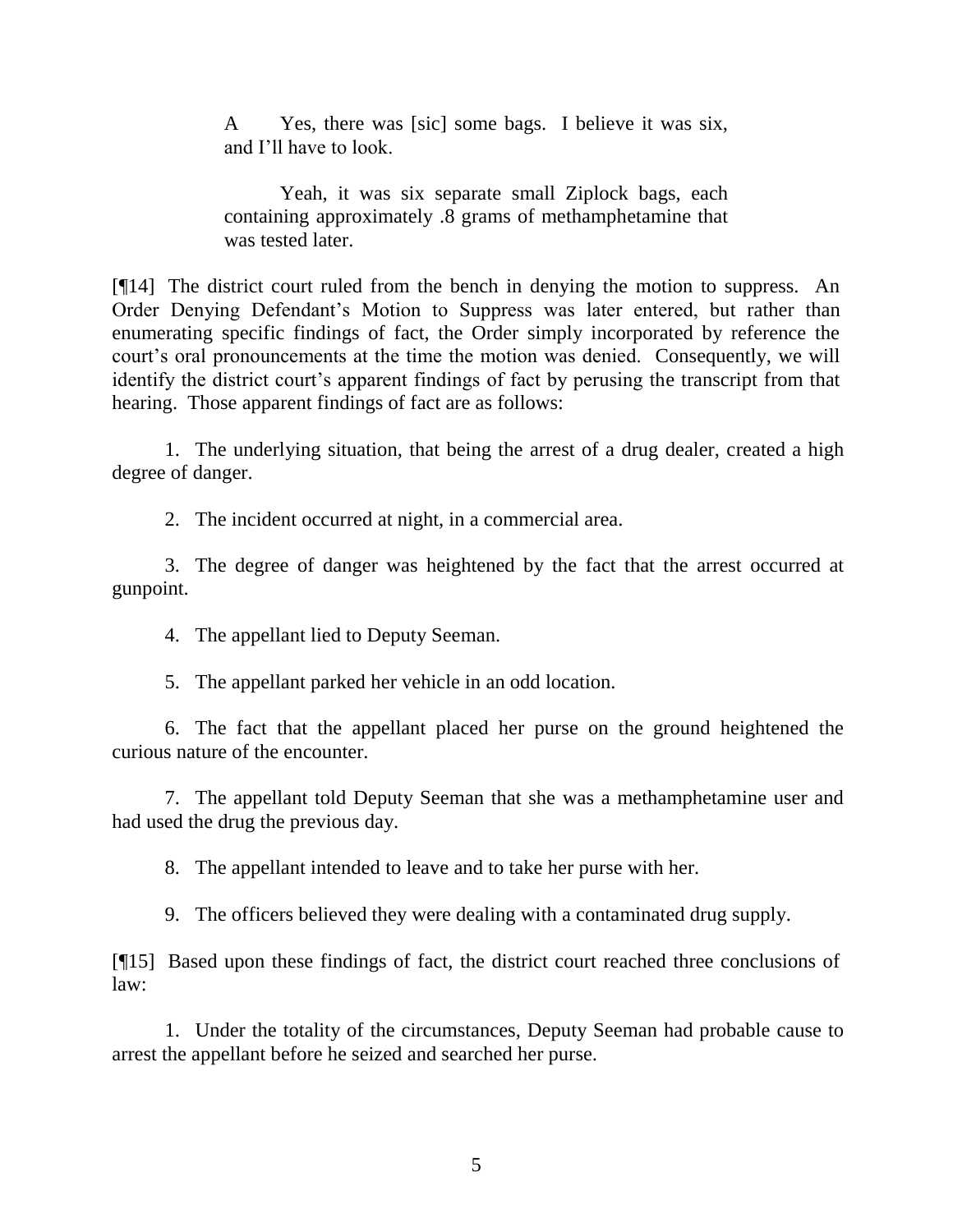2. Seizure and search of the purse was justified by the doctrine of *Terry v. Ohio*, 392 U.S. 1, 88 S.Ct. 1868, 20 L.Ed.2d 889 (1968).

3. The list of exceptions to the requirement for a search warrant found in *Fenton v. State*, 2007 WY 51, 154 P.3d 974 (Wyo. 2007), is not exhaustive.

#### **DISCUSSION**

[¶16] Because the search of the appellant"s purse was carried out without Deputy Seeman having obtained a warrant authorizing him to do so, we will begin this discussion with a review of the law governing warrantless searches:

> The United States Constitution and the Wyoming Constitution prohibit "unreasonable searches and seizures." U.S. Const. amend. IV; Wyo. Const. art. 1, § 4. We have stated that under both constitutions, warrantless searches and seizures are per se unreasonable unless they are justified by probable cause and established exceptions. *Morris v. State*, 908 P.2d 931, 935 (Wyo. 1995). In addition to the consent exception to the warrant requirement, these specific exigent circumstances exceptions include:

> --search of an arrested suspect and the area within his control;

--search conducted while in pursuit of a fleeing suspect;

--search and/or seizure to prevent the imminent destruction of evidence;

--search and/or seizure of an automobile upon probable cause;

--search which results when an object is inadvertently in the plain view of police officers while they are where they have a right to be; and

--search which results from an entry into a dwelling in order to prevent loss of life or property.

*Hughes* [*v. State*], [2003 WY 35,] ¶ 11, [65 P.3d 378, 382 (Wyo. 2003)] (citing *Andrews v. State*, 2002 WY 28, ¶ 18, 40 P.3d 708, ¶ 18 (Wyo. 2002)). The existence of exigent circumstances is dependent upon all of the facts or circumstances viewed in their entirety. *Hughes*, ¶ 13. When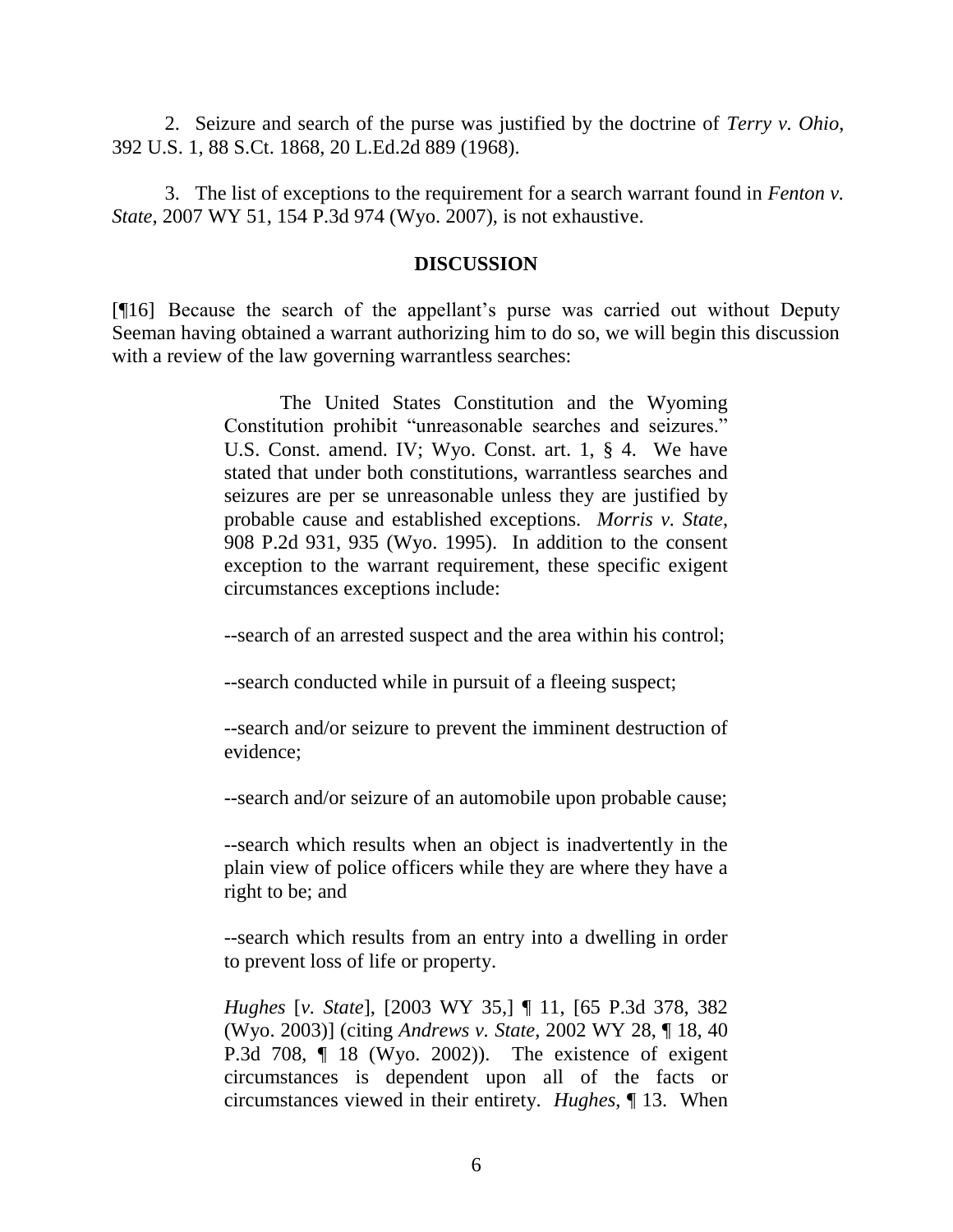a proper objection or motion is made by a defendant, the State bears the burden of proving that one of these exceptions applies. *Mickelson v. State*, 906 P.2d 1020, 1022 (Wyo. 1995); *Dickeson v. State*, 843 P.2d 606, 610 (Wyo. 1992).

*Peña v. State*, 2004 WY 115, ¶ 29, 98 P.3d 857, 870 (Wyo. 2004). *See also Fenton v. State*, 2007 WY 51, ¶ 2, 154 P.3d 974, 975 (Wyo. 2007).

[¶17] As the district court noted in its conclusions of law, this list is not exhaustive. We have, for example, approved the "inventory search" of an impounded vehicle without probable cause. *Vargas-Rocha v. State*, 891 P.2d 763, 767 (Wyo. 1995). We have also found constitutionally reasonable a "weapons frisk" of an arrestee's companion without probable cause, for officer safety purposes. *Perry v. State*, 927 P.2d 1158, 1164 (Wyo. 1996). This has been called the "automatic companion rule." *Id.* at 1163. In *Cotton v. State*, 2005 WY 115, ¶ 22, 119 P.3d 931, 936 (Wyo. 2005), we held the search of an arrestee"s shirt to be reasonable under all the circumstances, even though the arrestee was not wearing the shirt at the time of the arrest. That holding, under state constitutional analysis, was based upon the officer safety concerns of both the search incident to arrest exception and the automatic companion rule, because the arrestee attempted to have his passenger retrieve the shirt from his vehicle just after being arrested and before he was escorted to the patrol car. *Id.* at ¶¶ 5, 22, 119 P.3d at 932, 936.

[¶18] In another line of cases, we have recognized that the "community caretaker" function of law enforcement officers may lead to encounters with citizens that, at the outset, are based upon neither probable cause nor even reasonable suspicion of criminal activity. *Wilson v. State*, 874 P.2d 215, 217 (Wyo. 1994), began when a police officer saw Wilson limping badly at 12:30 a.m. The officer pulled over to determine whether Wilson was injured. Wilson was then detained while the officer ran a "warrants check" locally and with the National Crime Information Center. *Id*. Relying upon *Cady v. Dombrowski*, 413 U.S. 433, 441, 93 S.Ct. 2523, 2528, 37 L.Ed.2d 706 (1973), we concluded that the officer"s initial contact with Wilson was constitutional under the community caretaker function. *Wilson*, 874 P.2d at 221. We also concluded that the officer"s request that Wilson produce identification did not convert the encounter into a seizure. *Id.* at 222. However, we held that Wilson's detention during the warrants check and the officer"s subsequent directive to Wilson to wait at a particular location until the officer returned from a seemingly unrelated investigation constituted a seizure under the Fourth Amendment and were unlawful because they were not supported by reasonable suspicion of criminal activity. *Id*. at 223-25.

[¶19] Over the years, we have been called upon to consider the community caretaker doctrine in various circumstances. In *Morris v. State*, 908 P.2d 931, 935 (Wyo. 1995), we held that officers were justified in escorting the unsteady and disoriented Morris to the sheriff's office to enable him to call a friend for a ride, but not in searching Morris's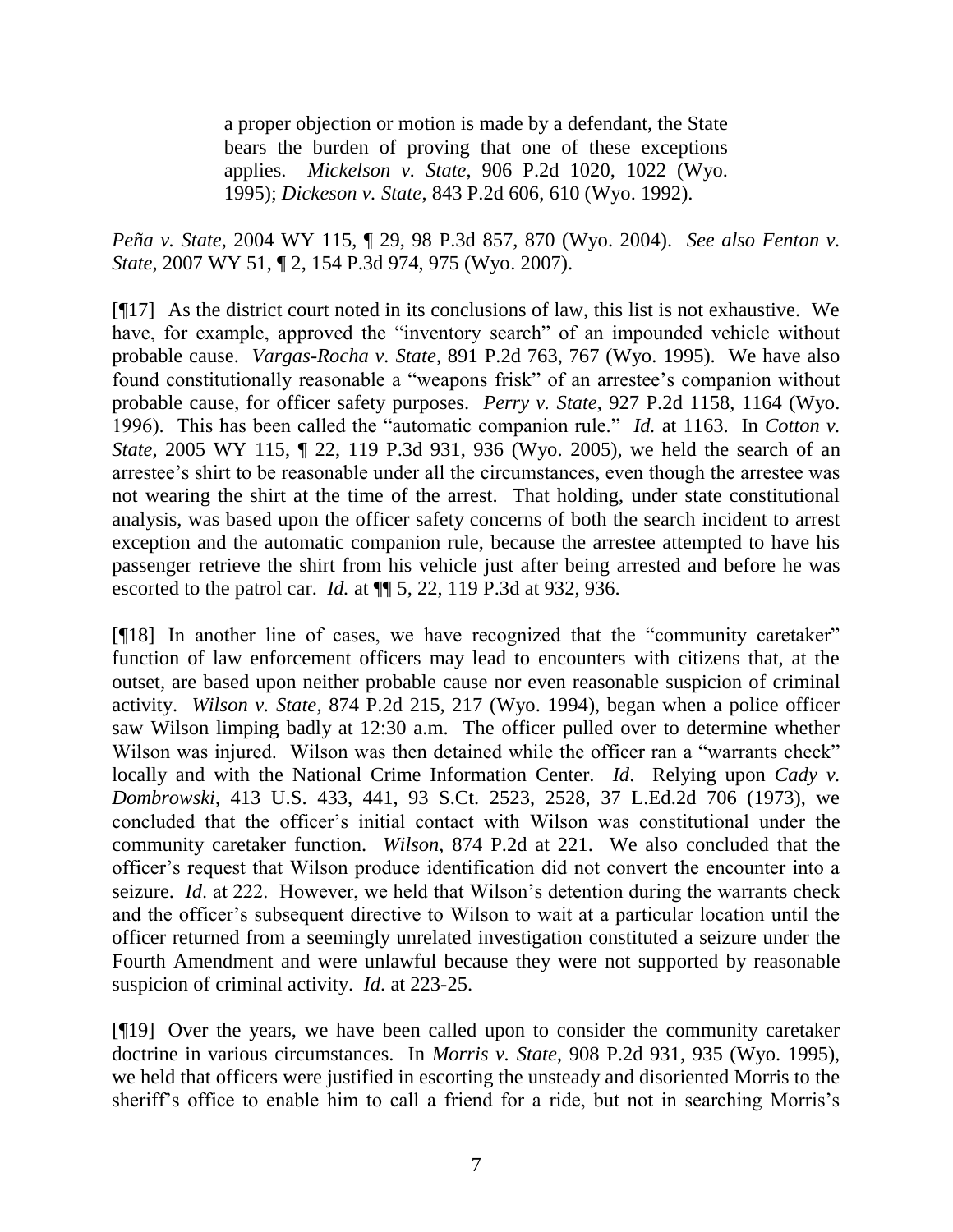wallet, which had been misplaced in the patrol car. In particular, we found that none of the exceptions to the requirement for a search warrant applied. *Id.* at 936-37. In a substantially dissimilar case a year later, we relied upon the community caretaker function of law enforcement to justify the continued questioning of a vehicular-homicide arrestee because of confusion over whether there had been one or two passengers in his vehicle at the time of the accident. *Bloomquist v. State*, 914 P.2d 812, 821-22 (Wyo. 1996). Finally, in *Lancaster v. State*, 2002 WY 45, ¶ 69, 43 P.3d 80, 105 (Wyo. 2002), we described how a community caretaker case may become an eventual arrest:

> The lesson to be learned from these cases is that resolution of a search and seizure issue in the context of an investigatory stop that becomes an arrest requires application of a totality of the circumstances test. *Martindale v. State*, 2001 WY 52, ¶ 11, 24 P.3d 1138, 1141 (Wyo. 2001); *Buckles v. State*, 998 P.2d 927, 930 (Wyo. 2000). The same test must be used in cases such as *Wilson* and *Morris* and the instant case, where the initial contact with the defendant did not arise out of an investigatory stop, but was initiated out of concern for the defendant's welfare. When an officer observes conduct that suggests a person may be injured or otherwise in need of assistance, the officer"s community caretaker function allows him to contact that person regardless of the lack of any articulable suspicion of criminal activity. Instead, the contact may be justified by showing the "specific and articulable facts" upon which the officer relied in exercising his community caretaker function; that is, in acting to enhance the public safety. *Morris*, 908 P.2d at 936. Facts learned during that initial contact may lead to reasonable suspicion of criminal activity, and that reasonable suspicion may lead to further investigation and an eventual arrest.

[¶20] With this body of law in mind, we will now explore the various rationales that have been offered by the State in support of the constitutionality of Deputy Seeman's search of the appellant's purse. Deputy Seeman, himself, testified that he searched the purse as the appellant prepared to leave the scene (1) to make sure that it was safe; (2) because he had not properly identified the appellant; (3) because the purse could have contained a weapon; and (4) because the purse could have contained some of the suspectedly contaminated methamphetamine. *See supra* ¶ 13. In the State's opening statement at the motion hearing, the prosecutor proffered (1) "in a Terry-type situation there"s what"s called an automatic companion doctrine," (2) the community caretaker function of law enforcement; (3) the "Carroll doctrine," and (4) "if there's not probable cause to arrest this defendant at the time the search is made, it"s awfully, awfully close to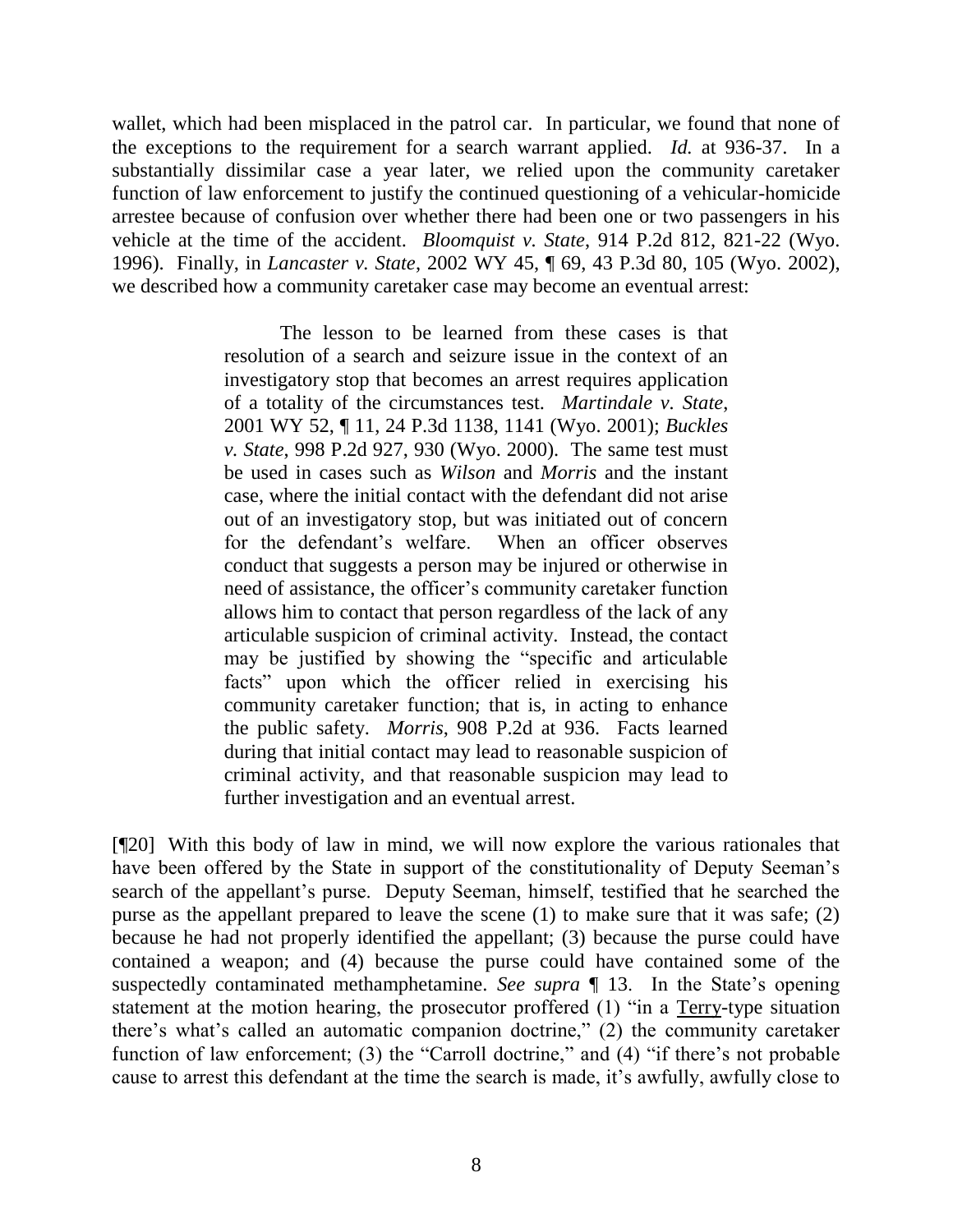probable cause[.]<sup> $1^{5}$ </sup> In closing argument, the prosecutor argued (1) search incident to arrest; (2) probable cause for arrest; (3) the automatic companion rule; and (4) the community caretaker function. As noted hereinabove, the district court upheld the search on two grounds: probable cause to arrest and the *Terry* doctrine. *See supr*a ¶ 15.

[¶21] In her appellate brief, the appellant focuses on two points: first, the search of the purse was not done pursuant to any of the recognized exceptions to the constitutional warrant requirement, and second, Deputy Seeman"s actions were not reasonably related to the circumstances that justified the appellant"s original detention. In response, the State contends that the search was justified under the automatic companion rule of *Perry*, or that it was reasonable under all of the circumstances. For the latter contention, the State emphasizes *Putnam v. State*, 995 P.2d 632, 637 (Wyo. 2000), where we quoted the following passage from *Terry* in justification of a pat-down search for weapons during an investigative detention:

> The officer need not be absolutely certain that the individual is armed; the issue is whether a reasonably prudent man in the circumstances would be warranted in the belief that his safety or that of others was in danger. [Citations and footnote omitted] And in determining whether the officer acted reasonably in such circumstances, due weight must be given, not to his inchoate and unparticularized suspicion or "hunch," but to the specific reasonable inferences which he is entitled to draw from the facts in light of his experience. [Citation omitted]

*Id.* (quoting *Terry v. Ohio*, 392 U.S. 1, 27, 88 S.Ct. 1868, 1883, 20 L.Ed.2d 889 (1968)).<sup>6</sup>

[¶22] Finally, at oral argument, counsel boiled the issue down to its essence. The appellant contended that the *Terry* reasoning dissipated after 20 minutes of questioning, meaning that the "stop and frisk" rationale no longer applied at the time of the purse search. In other words, if *Terry's* purpose is to provide for officer safety during an investigative detention, that purpose no longer existed once the detention had ended and

<sup>&</sup>lt;sup>5</sup> We assume that, by the "Carroll doctrine," the prosecutor was referring to the automobile exception to the warrant requirement, as recognized in *Carroll v. United States*, 267 U.S. 132, 45 S.Ct. 280, 69 L.Ed. 543 (1925). *See Hunter v. State*, 704 P.2d 713, 715 (Wyo. 1985); *Neilson v. State*, 599 P.2d 1326, 1339 (Wyo. 1979); *State v. Munger*, 43 Wyo. 404, 408, 4 P.2d 1094, 1095 (1931). It has no application here.

<sup>&</sup>lt;sup>6</sup> It is noteworthy that neither brief in this case distinguishes well between the concepts of probable cause to arrest and reasonable suspicion to detain. That may be because, despite the arrest and detention language, the common denominator is actually the search incident thereto, which raises the similar common denominator of officer safety. The automatic companion rule allows the pat down of an arrestee's companion for officer safety reasons. *Terry* allows the pat down of a suspect during an investigative detention, also for officer safety reasons.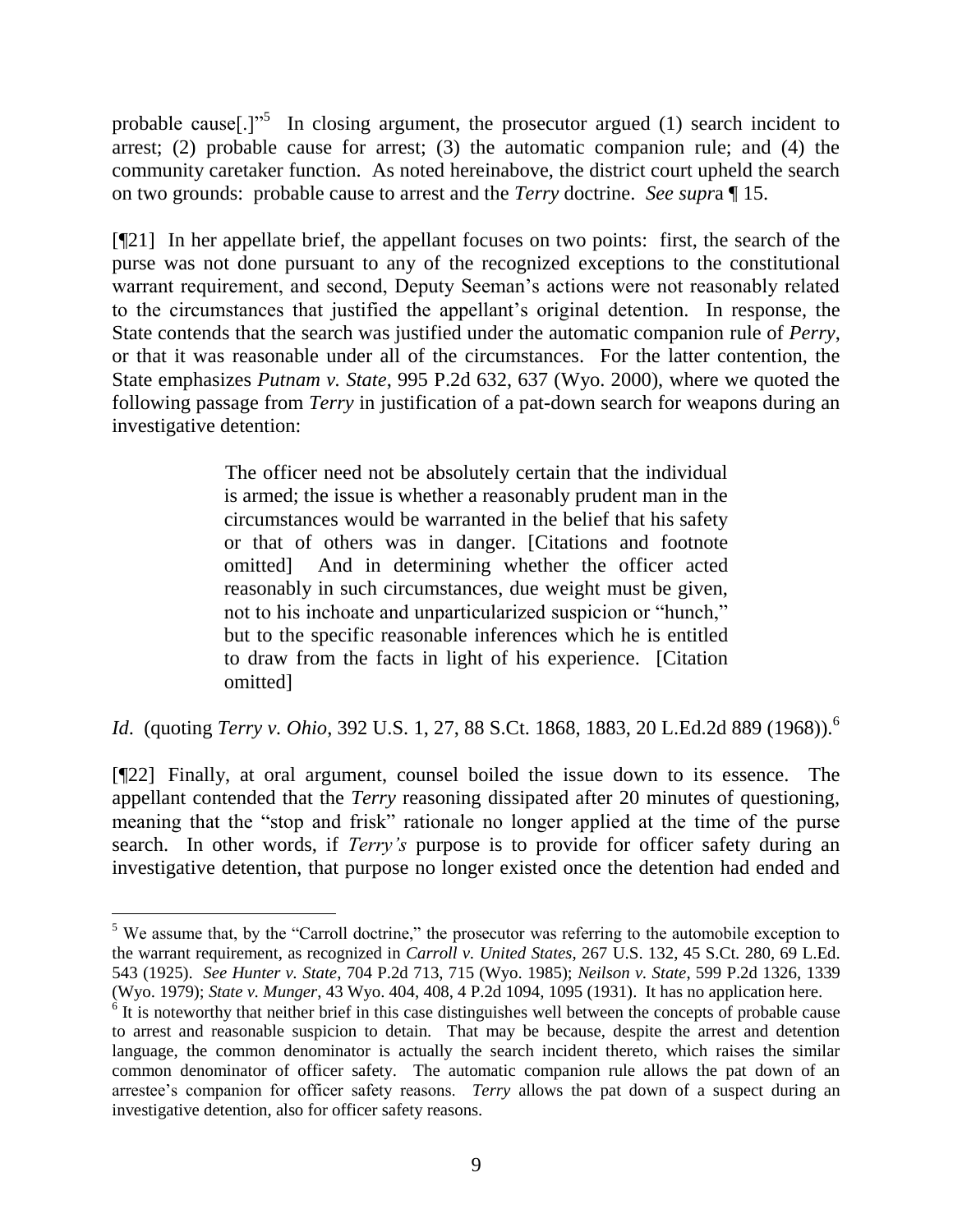the appellant was going to leave. The State argued, to the contrary, that the officer safety concern actually increased during the conversation, as the officer learned more about the appellant, meaning that the case fits directly under *Terry*. In pursuing this argument, the State for all intents and purposes abandoned the automatic companion argument.

[¶23] The State has thrown all of its stated justifications into a hypothetical funnel, with the officer safety rationale of *Terry* falling out the bottom, but if we reject that theory, we will have to decide whether any other relevant theory justified the search of appellant's purse, because we are reviewing the facts under an objective standard, and because we may affirm the district court upon any theory supported by the record. *Vigil v. State*, 2004 WY 110, ¶ 17, 98 P.3d 172, 177 (Wyo. 2004); *Billingsley v. State*, 2003 WY 61, ¶ 9, 69 P.3d 390, 395 (Wyo. 2003). We begin with the observation that, obviously, Deputy Seeman did not obtain a warrant to search the purse. Consequently, the search was unreasonable, and therefore, unconstitutional, unless it was justified by a recognized exception to the warrant requirement. The potential exceptions to the warrant requirement, under the circumstances of this case, are: (1) probable cause to search, with the exigency of the imminent loss or destruction of evidence; (2) probable cause to arrest the appellant, coupled with a search incident to that arrest; (3) the automatic companion doctrine; (4) the community caretaker function; and (5) the *Terry* doctrine. Given the somewhat confused and somewhat confusing arguments presented in the trial court, in the briefs, and in oral argument, we feel compelled to note that there is neither a "freestanding" right to search based solely upon officer safety concerns, nor is there a "freestanding" right to search based solely upon reasonable suspicion of the presence of weapons or contraband. The right to search or "frisk" for weapons arises out of the need for officer safety during an arrest, which arrest, whether by warrant or not, is supported by probable cause, or it arises out of the need for officer safety during an investigative detention, the latter by its required nature being based upon reasonable suspicion of criminal activity.

[¶24] Under *Terry* analysis, the question is this: at the time he searched the appellant"s purse, did Deputy Seeman have a reasonable suspicion that the appellant was engaged in criminal activity, and if so, did the officer safety concern that engendered *Terry* justify the deputy"s search of the appellant"s purse 20 minutes after the encounter began, and just as it was about to end? Asked more plainly, did Deputy Seeman have the right to pick up the appellant"s purse and search it before handing it to her so she could leave? We conclude that, while this was not the typical fact pattern that leads to a *Terry* "stop and frisk," Deputy Seeman did, at the time of the search, have reasonable suspicion that the appellant was engaged in criminal activity, and Deputy Seeman did, at the time of the search, have reasonable apprehension as to officer safety. An officer safety concern does not necessarily exist at only one precise moment in time during an investigative detention, and we believe the rationale of *Terry* would allow a limited search for weapons at any time during that detention that the officer safety concern becomes apparent.